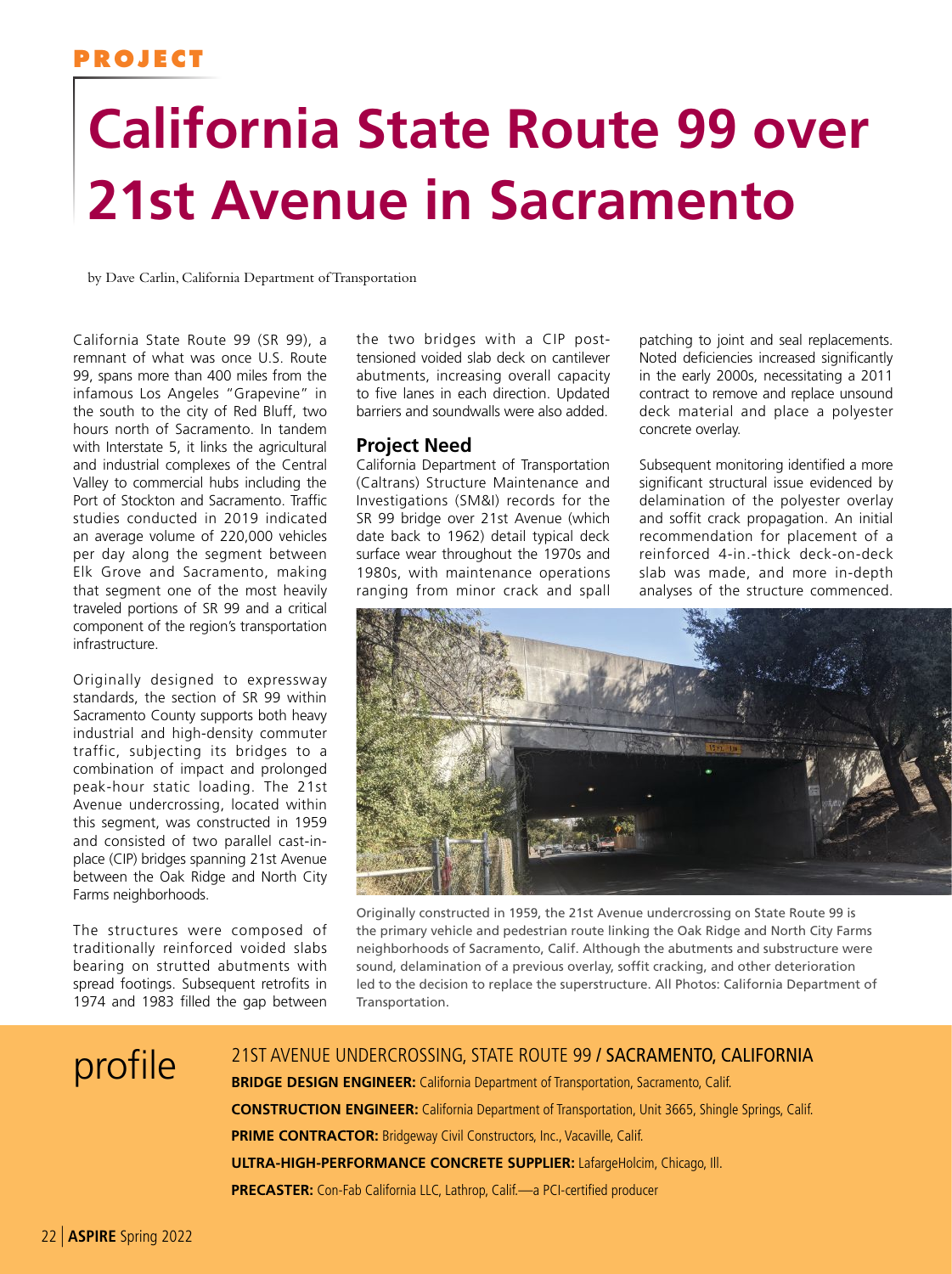

Several on-site outreach meetings were conducted to educate the surrounding community and provide an open forum for discussion of project impacts and concerns.

SM&I determined that although the abutments and substructure were sound, the original and retrofit deck slabs had deteriorated to such an extent that a supplemental deck slab was not applicable and superstructure replacement was required. A project development team was assembled, and impacts on the surrounding community and traveling public were quickly identified as the driving forces in the design selection process.

#### **Structure Selection**

Given the anticipated construction duration and the safety implications of working immediately adjacent to live traffic lanes, traditional multistage construction was ruled out and the focus shifted toward the application of accelerated bridge construction (ABC) techniques.

As the project development team continued down the ABC path, several design alternatives were reviewed, and

each was critiqued with respect to the unique aspects of the site. Early on, the lack of adequate space adjacent to the site precluded the lateral deckslide option. Input from regional precast concrete vendors eliminated the potential for larger deck panels because the complexity of casting and transporting panels increased exponentially with panel width. This feedback resulted in the selection of 4-ft-wide prestressed concrete box beams, which were readily constructable and afforded flexibility in transportation, staging, and erection.

Historical data related to adjacent precast concrete box-beam bridges using traditional grouted keyways, with and without transverse posttensioning, indicated a tendency for differential shear to result in longitudinal deck cracking and degradation of CIP deck components, whether reinforced or polyester concrete. To address this issue, and based heavily on experience gained during the highly successful Echo

Summit Sidehill Viaduct Replacement Project (7 miles west of the city of South Lake Tahoe on U.S. Route 50) in 2020, ultra-high-performance concrete (UHPC) was selected as the mechanism by which the beams would be connected, with a polyester concrete overlay provided as the finished driving surface.

#### **Contract Development**

With the project design solidified as a single-stage, precast concrete box-beam bridge using UHPC connections, the project development team continued working to address concerns raised by the project stakeholders. Key items incorporated into the bid documents included the following:

- Mandatory prebid meeting—The high-consequence nature of the contract, along with a bid process occurring under newly established COVID-19 pandemic guidelines, made it critical that all bidders were clear on the requirements of the contract, conditions at the site, the working-day allotment, and the penalties associated with delay.
- Incentivized closure duration of 100 hours—The project team used input from a variety of sources to develop a closure schedule. A total project duration was selected based on a cost-benefit analysis weighing impacts on the community, return on investment, and the safety of all parties throughout the construction phase. A multitiered monetary incentive program for early reopening was included via a bidperiod addendum.
- Allowable work window—Based on historical traffic data, regional event schedules, and desired conditions for the placement of UHPC, the relevant lane closure authorizations were restricted to the period from June 9 to August 11.
- UHPC prequalification and beam test fit—Lessons learned from Echo Summit and other projects using

#### CALIFORNIA DEPARTMENT OF TRANSPORTATION, OWNER

**BRIDGE DESCRIPTION:** A 51-ft-long, single-span, precast, prestressed concrete box-beam replacement superstructure supporting 10 traveled lanes and shoulders, with a total width of 140 ft

**STRUCTURAL COMPONENTS:** 35 precast, prestressed concrete box beams (48 in. × 27 in. × 51 ft), with ultra-high-performance concrete-filled keyways and a cast-in-place polyester concrete overlay driving surface

**BRIDGE CONSTRUCTION COST: \$3.92 million (\$550/ft<sup>2</sup>)**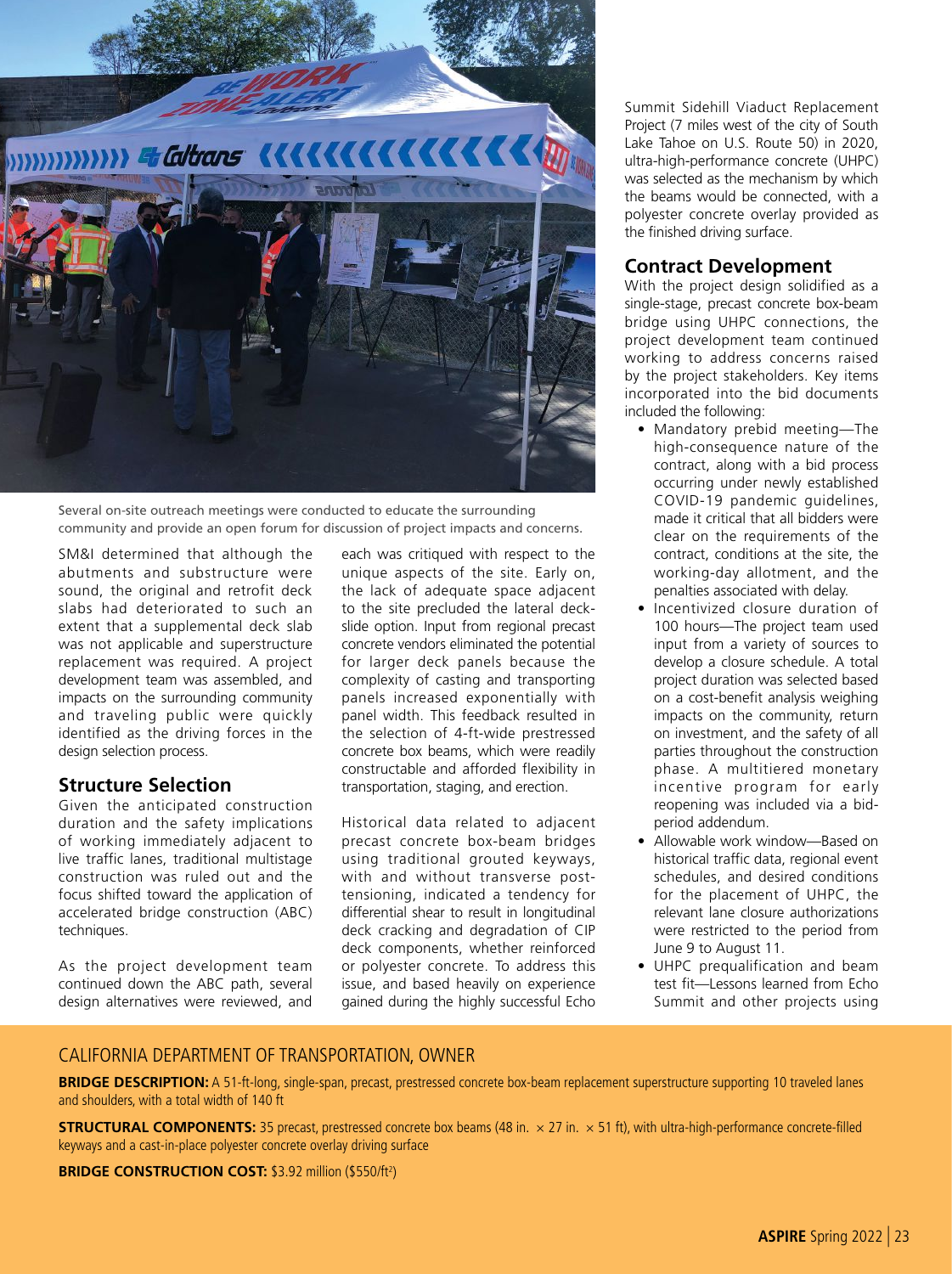

Preassembly of the completed beams at the precaster's facility allowed verification of cumulative casting tolerances and fit-up.

UHPC and precast concrete deck elements were incorporated directly into the project specifications, including enhanced UHPC quality-control requirements and mandatory off-site preassembly of the completed beams to verify accumulated casting and fit tolerances.

• Delayed start clause—With 25 working days allotted to complete the work, a 120-day delayed start clause was included to provide sufficient time for the selected contractor and subcontractors to complete the relevant submittal, procurement, and casting processes.

Bidding for the project opened on October 29, 2020, with the award and contract approval following on November 16 and December 17, respectively.

#### **Construction**

The project schedule centered on executing the 100-hour full closure on June 11, as early as possible within the allowable work window, to ensure favorable temperatures for UHPC placement and curing. The contractor mobilized several weeks in advance of this date and used allowable lane closures to complete all possible preparatory work, including barrier demolition and installation of the temporary abutment lateral-bracing corbels and brackets.

On the night of June 11, all traveled lanes, including those on 21st Avenue, were sequentially closed per the traffic management plan, and the remainder of the lateral-bracing system was installed. Crews welded full-span horizontal struts between the preinstalled corbels, maintaining the full width of 21st Avenue

Demolition of the southbound portion of the bridge has been completed and the temporary lateral-bracing system for the abutments has been installed. The existing northbound slab deck (foreground) has been slotted along the interior voids to create manageable panels that are ready for removal.





The tight window for installation of the prestressed concrete box beams required simultaneous setting operations on both sides of the bridge centerline. The 35 beams were set in less than five hours.

for equipment and material movement. Demolition of the existing superstructure, one of the most challenging aspects of the work, was completed in 15 hours. The existing abutments were cleared of debris, and a CIP seat extension was placed to the grades required to match the adjacent roadway.

As this work took place, the beams were delivered and staged for installation on the morning of June 13. Installation of the 35 precast concrete units, completed in under five hours, was immediately followed by sealing and water-testing the beam joints to ensure mortar tightness and achieve a uniform saturated-surface dry condition for the UHPC placement operation.

Placement of UHPC began that afternoon and was completed in approximately seven hours. Multiple crews, working outward from the bridge centerline, used motorized buggies to transport and place the UHPC while project engineers oversaw installation of temperature-monitoring embeds throughout the project. As the UHPC was placed in each joint, cover plates with gravity-fed ports were installed. A separate crew monitored and maintained positive head pressure during the initial setup, ensuring that the self-consolidating UHPC completely filled the keyways. A heated cure tent was constructed to maintain optimum conditions, and the entire structure was isolated from vibration throughout the time required to achieve a compressive strength of 12.0 ksi.

Upon reaching the 12.0-ksi threshold in under 18 hours, the UHPC joints were stripped and ground flush, and the complete deck was media-blasted and prepared for placement of a 1-in.-thick